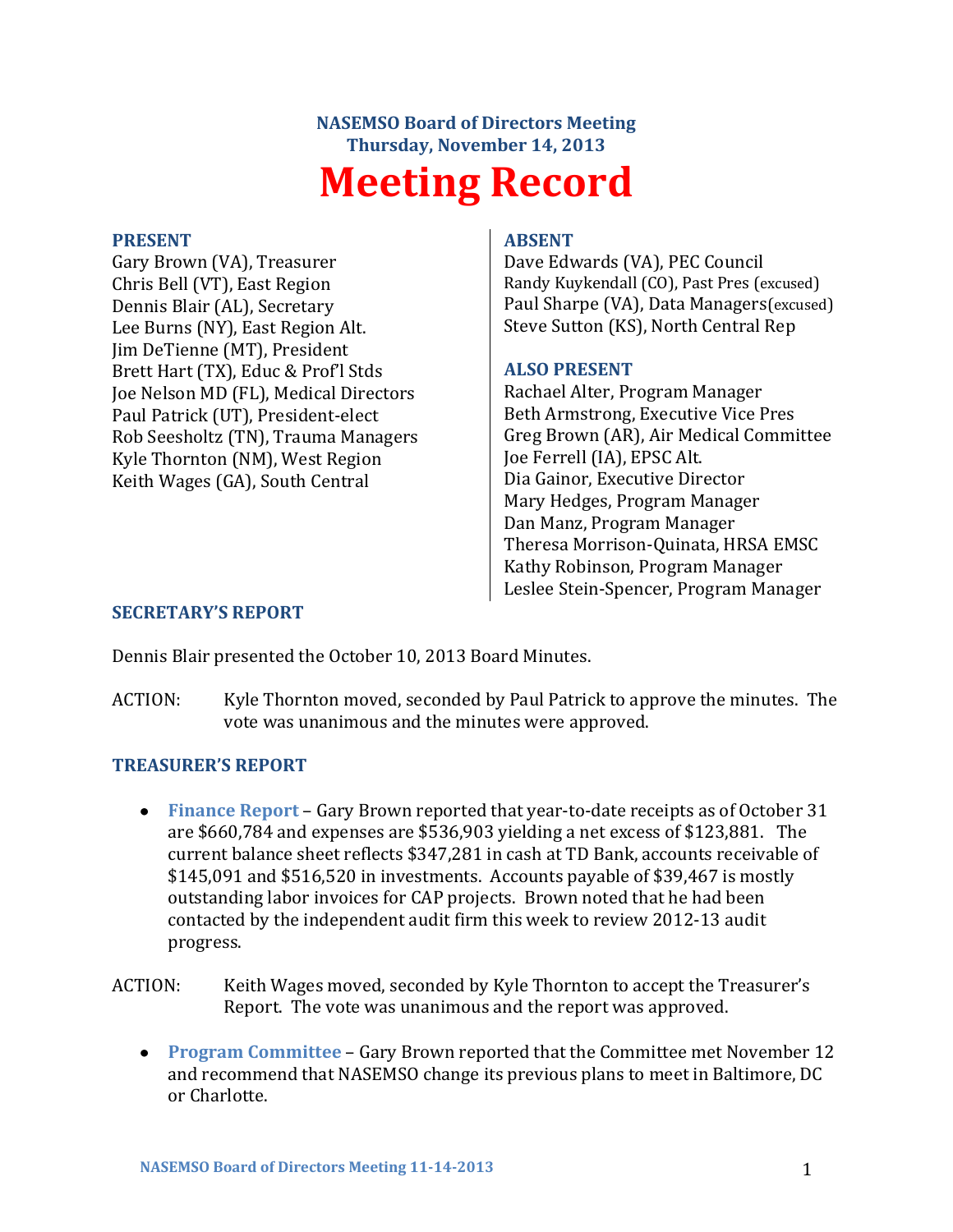ACTION: Gary Brown moved, seconded by Keith Wages to have the NASEMSO Mid Year Meeting March 3-6 at the Rosen Centre in Orlando in conjunction with the EMS Executive Redline Summit; the Hotel Monaco in Baltimore March 16- 20 would be the back-up location. The vote was unanimous and the motion carried.

## **PRESIDENTIAL PONDERINGS**

- **Model Documents to Develop in 2014** Jim DeTienne reminded the group that committees, councils, and regional meetings should broach this topic for decisions to be made during the December Board Retreat.
- **Unsolicited Proposal on Military-Civilian Transition Matters** DeTienne reported that NASEMSO's proposal has been submitted to NHTSA this week.
- **Poster Presentations**  Jim shared that information about a new feature for NASEMSO's Annual Meeting has been posted on the web site today. There will be prizes galore.
- **AVL Leadership**  Brian Litza resigned as chair due to pressing personal and work matters.
- **Data Managers Council Leadership**  Joe Moreland resigned today as Council Chair, and Ryan Tyler resigned as Secretary.

### **FEDERAL PARTNER UPDATES**

**MCHB EMSC Program** – Theresa Morrison-Quinata reported that the EMSC Grantee Meeting will occur July 28-August 1 in the Renaissance Arlington Capital View Hotel in Virginia. On September 1 six new targeted issues grants were released. They will have a conference call on December 11.

### **ACTION ITEMS**

- **EMR-ISAC Request for Partnership** Jody Morris of the Emergency Management and Response Information Sharing and Analysis Center (EMR-ISAC) approached NASEMSO HQ to renew its partnership and to update the contact information for all state EMS officials to access the Homeland Security Information Network (HSIN) to receive the InfoGram and other complimentary services.
- ACTION: Brett Hart moved, seconded by Chris Bell to approve the renewed partnership. The motion carried by unanimous vote.
	- **Traumatic Brain Injury Act Reauthorization** Dr. Joe Nelson reported that the Medical Directors Council recommend support for this effort.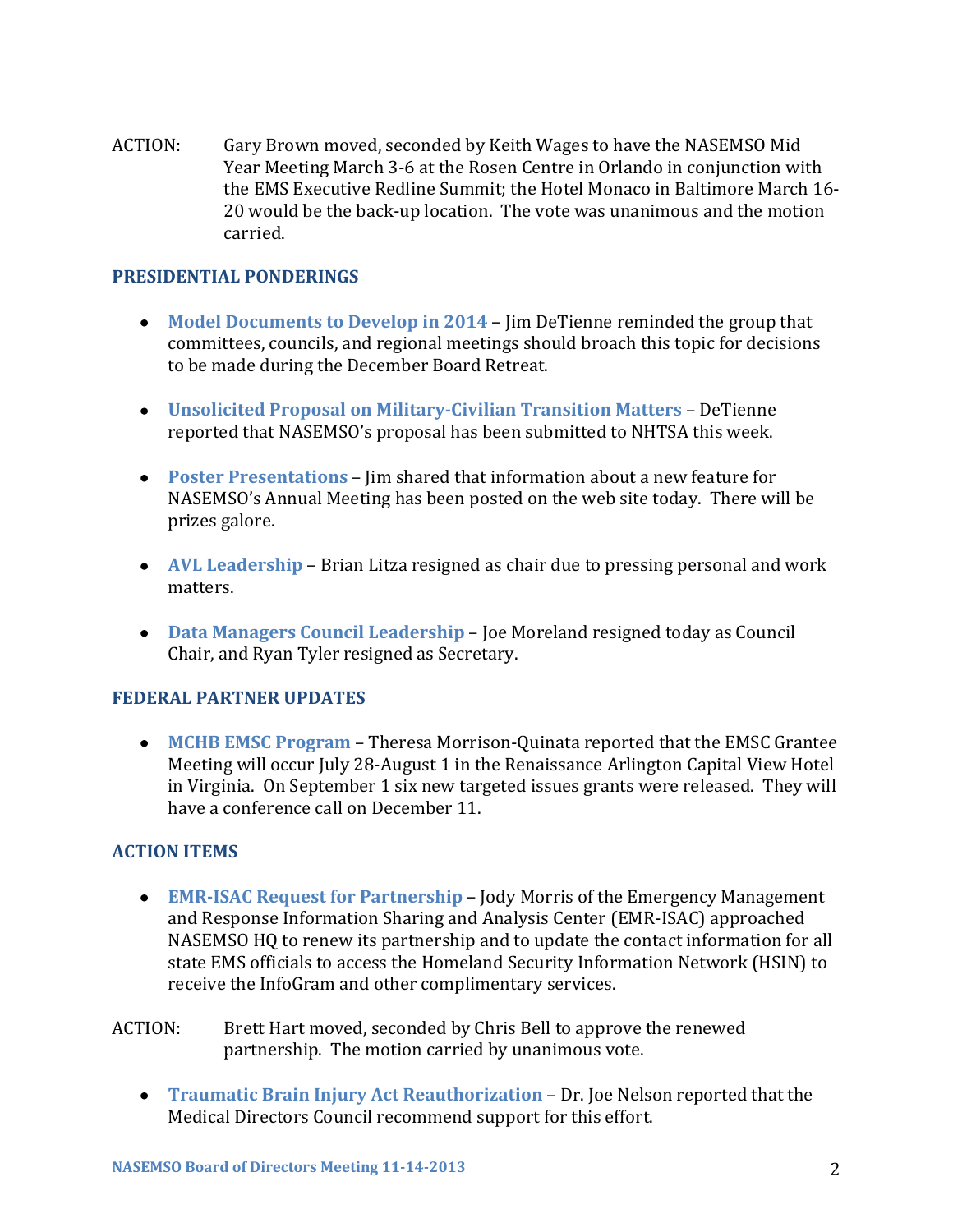ACTION: Joe Nelson moved, seconded by Paul Patrick to approve the sign-on. The vote was unanimous and the motion carried.

## **NASEMSO REGIONAL REPORTS**

- **East** Lee Burns reported that the NJ state conference is occurring now. Karen Halupke (NJ) retired as of last Friday.
- **West** (no report)
- **North Central** (no report)
- **South Central** Keith Wages reported that their next meeting is next Thursday.

# **DISCUSSION ITEMS**

# **NASEMSO COUNCIL HIGHLIGHTS**

- **Data Managers** (no report)
- **Education & Professional Standards** Brett Hart reported their Council met last month and have several ideas on new model documents to undertake including required lists for interfacility transport units, additional gap documents specific to military transition, and possible DNR tools. Their steering committee will whittle this down prior to the December Retreat.
- **Medical Directors** Dr. Joe Nelson expressed that their council would be interested in collaborating on the DNR topic. He noted that a potential next project for them would involve disaster protocols. They will meet in conjunction with NAEMSP
- **Pediatric Emergency Care** Katherine Hert and Dave Edwards are both at a NEDARC meeting but Rachael Alter noted that the council has been working hard on their strategic plan.
- **Trauma Managers**  Rob Seesholtz indicated that the steering committee met again to finalize their draft work plan prior to the Board Retreat. A new memorandum of understanding is being drafted now to represent the Joint Committee plans with the American College of Surgeons. He intends to do a mini-survey within his council on their attendance plans for the Mid-Year Meeting in 2014.

# **NASEMSO STANDING COMMITTEE HIGHLIGHTS**

- **Communications & Technology** Paul Patrick reported that he is working with Kevin McGinnis on several initiatives including FirstNet to move into broadband.
- **Domestic Preparedness Committee** (no report)